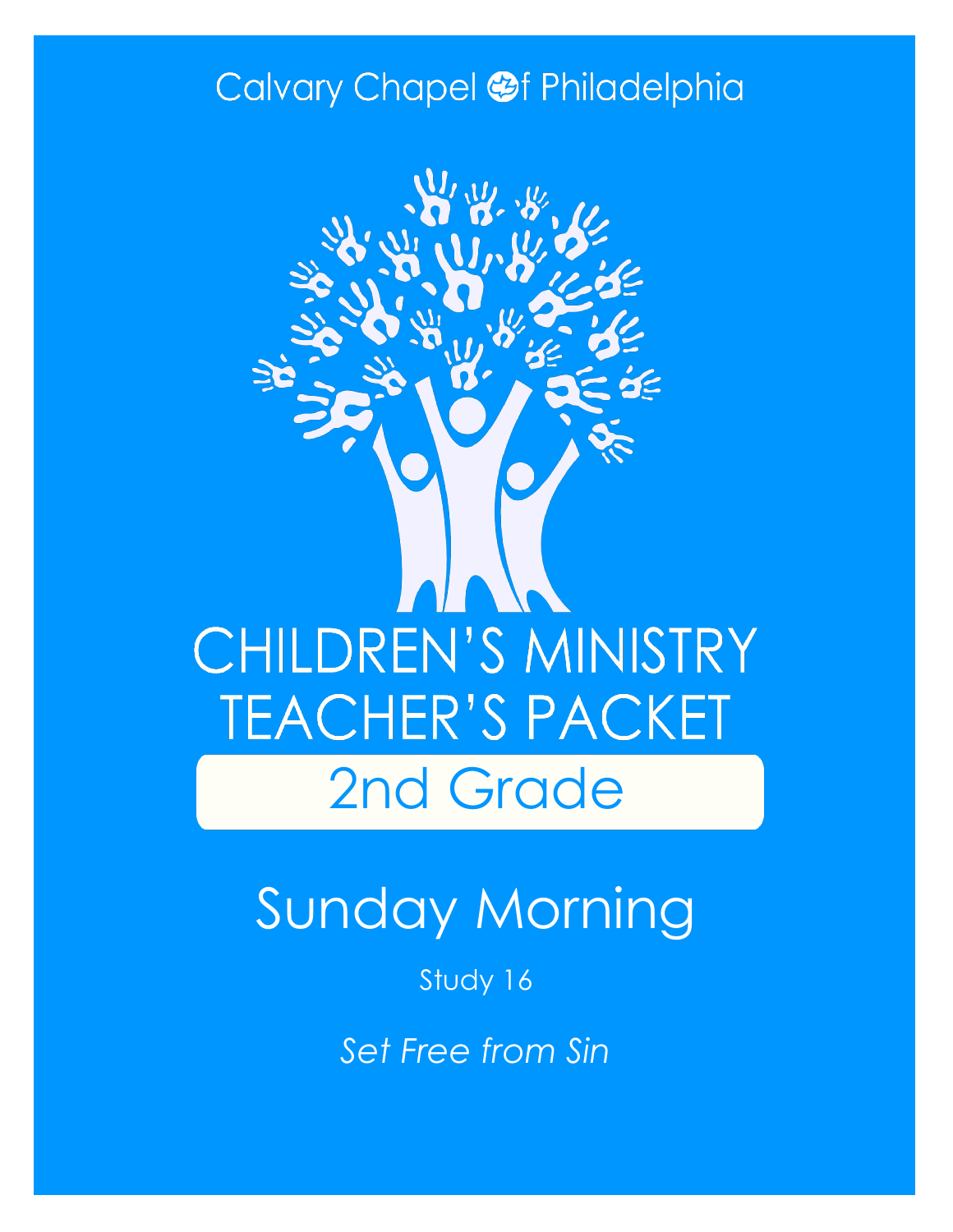### Set Free from Sin

The Objective is the key concept for this weeks lesson. It should be the main focus of the study

These are the key verses that you will find helpful in teaching your study this week. The "Main passage" is the basis of the study, where the other verse support the objective of the lesson.

These are the books of the Bible we will be memorizing. New books for this month are in bold. If a student can memorize all the books up to this month's books, you may give them a prize from the "reward box" found on your cart.

An introductory activity or question that will settle the class, draw their attention to the study and prepare their hearts for God's Word.

**Objective This lesson will show the kids what it looks like when Jesus sets us free from the power of sin and encourage them to serve Christ as Master.**

#### **Key Verses**

Romans 6; Mark 5:1-20—Main Teaching Passages

### **Books to Memorize**

Matthew, Mark, Luke, John, Acts, Romans, 1&2 Corinthians, Galatians, Ephesians, Philippians, Colossians, **1&2 Thessalonians, 1&2 Timothy, Titus**

### **Hook**

Have the class make a list of people who are in charge of them or have authority over them and write the answers on the board. The list should include parents, teachers, government figures, the police, etc. Then on one side of the list, write "God," and on the other side, "sin."

There are many people we must obey, but the Bible tells us that over everyone else, every person has either God or sin their ultimate master. Before we were saved, our only choice was sin, but Jesus sets us free from sin so that we can serve God.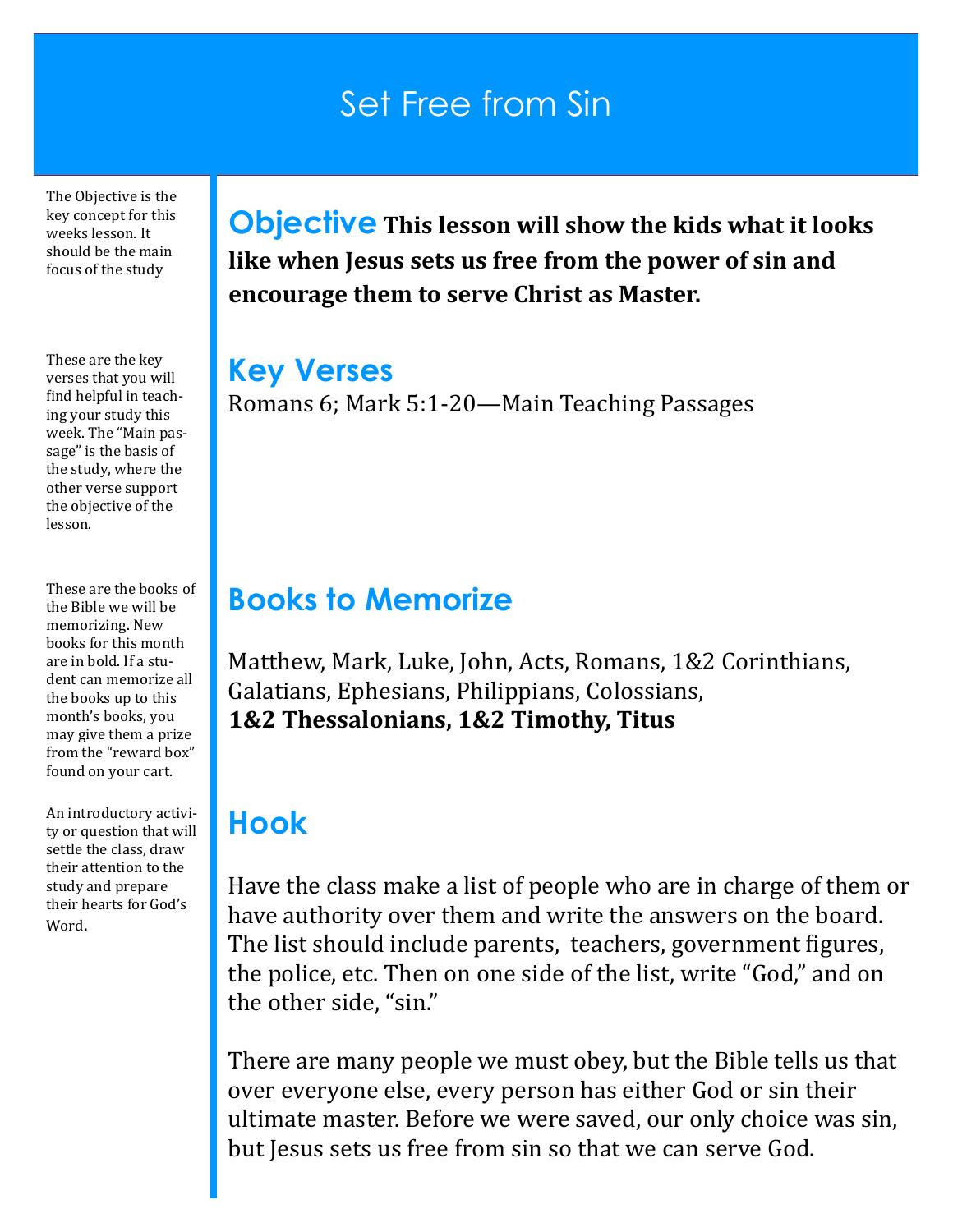What does the Bible say? This is where we will read a passage or series of passages that teach on the subject of the day.

The interpretation/ exegesis of the passage. What does this passage mean? How does this passage apply to my life?

# BOOK

Romans 6 says that we are free from the power of sin. Verses 6-7 say that, as Christians, we are no longer slaves to sin. We are told in verse 18 that because we are set free from sin, we are slaves to righteousness, and verse 22 says that this slavery produces holiness and everlasting life. Today we are going to learn what it means to be set free from the power of sin and become slaves to God. This idea is illustrated in Mark 5:1-20.

In Mark 5, we see a man whose life is quite literally in bondage to sin. He had an unclean spirit living inside him, making him do all kinds of horrible things. He lived among tombs and acted like a wild animal. He was so dangerous that people tried to put chains on him, but he broke the chains off. When Jesus met him, the unclean spirit was angry and wanted Jesus to leave him alone, but Jesus commanded the spirit to come out of him. The spirit asked if it could go into a nearby herd of pigs, and Jesus said yes. It immediately left the man, entered the pigs, and made the pigs run off a cliff. The man was free of the unclean spirit.

When the people from the nearby town saw that the man was no longer crazy, but was dressed and acting properly, they were afraid and asked Jesus to leave. Jesus listened, but the man who had been set free ran to Him and asked to follow Him. Jesus did not allow him to come, but commanded him to tell his friends what Jesus had done for him. The man obeyed, going from town to town telling others about Jesus.

### $\vert$  ( )( )K

We have spent several studies looking at how bad sin is. We learned that sin is what separates us from God and that it leads to death. But did you know that the Bible says that, before we were saved, sin was our master? We were slaves to sin. Sin controlled our lives and forced us to do all kinds of terrible things. Our story today shows us the most extreme example of sin's bondage. Sin led to this man having an unclean spirit living inside of him, and that spirit led him to do all kinds of things that hurt himself and others. This man's sin was destroying him, and there was nothing he could do about it. He couldn't get free or escape. Sin was his master, and he was sin's slave.

When Jesus came into this man's life, He set the man free from the power of sin. He didn't just remove the punishment of sin and force the man to continue living under the power of the unclean spirit until he got to heaven. No, Jesus set him free from sin's power while he was on earth. In the story, we see that this had immediate effects. Rather than looking and acting crazy, verse 15 describes him as, "clothed and in his right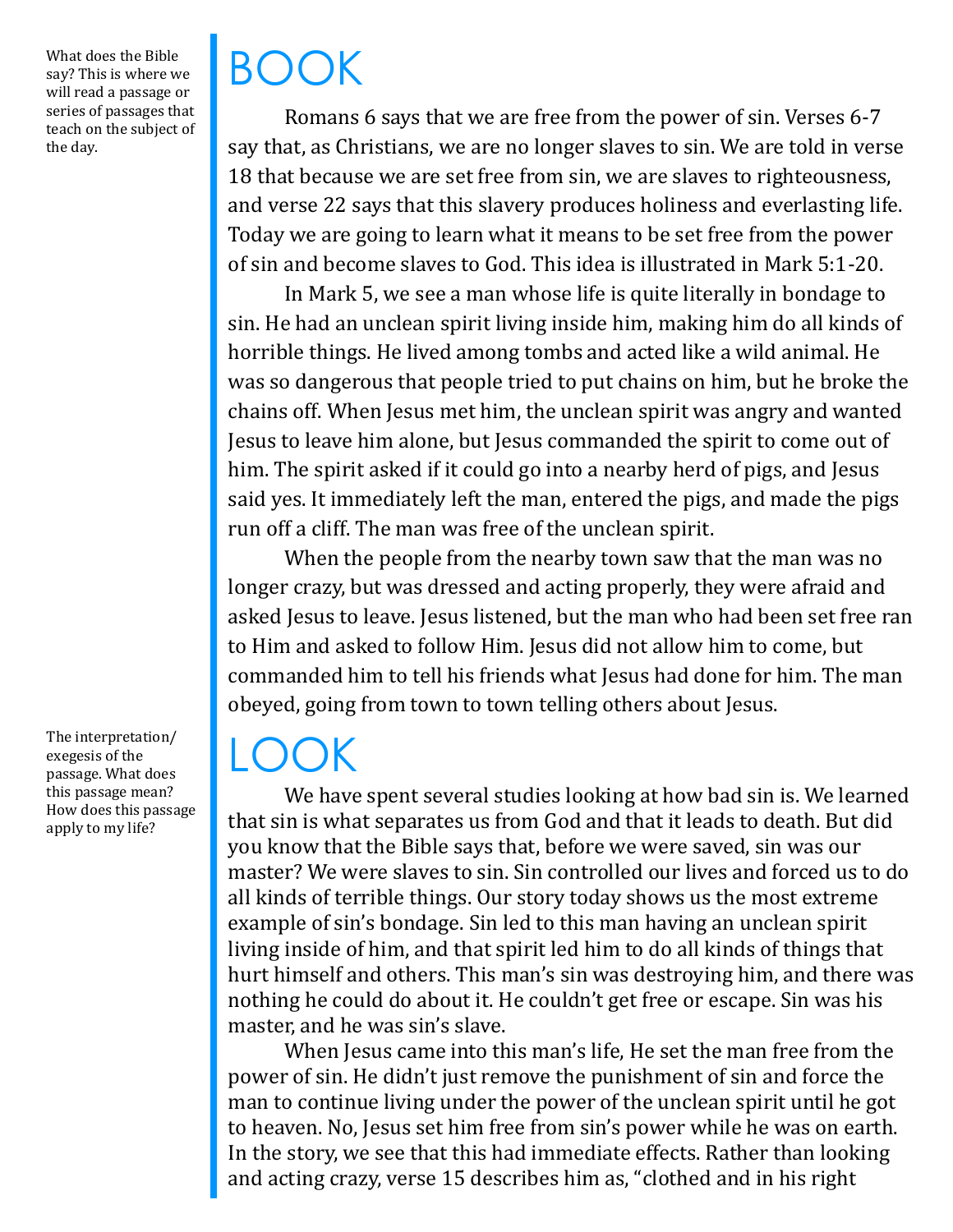# LOOK (Continued)

mind." He had a heart for the Lord that made him want to follow Jesus and tell his friends all about him.

While we might not have been crazy or had an unclean spirit in us before we were saved, we all were just as much slaves to sin as this man. But when Jesus saved us, Romans 6:16-18 says that He set us free from the power of sin and made us slaves of righteousness. That might not sound like good news, since we don't usually like to think of ourselves as slaves, but the Bible teaches that every person has a master. We can either be slaves to sin or slaves to God (righteousness). Sin is a cruel master, as we saw in our story, but the reward for slavery to God is holiness and eternal life (Romans 6:22-23).

Just because we've been set free from sin doesn't mean we are now perfect. Even though we've been set free from sin, we still have the choice to either serve sin or serve Christ. That's why Romans 6:11-14 and 19 tell us to use our bodies to serve God, not sin. Every time we are tempted, we have a choice. We can serve our old master, sin, which leads to death, or we can serve God and receive holiness and eternal life.

# TOOK

As a class, review the books of the Bible Matthew-Titus.

Review the lesson by asking the class how Jesus set the man in our story free. What was he like before he met Jesus? How was he different after?

**Pray:** Praise the Lord for setting us free from the power of sin. Ask Him to help us to serve our new Master, not sin.

**Parent Question:** How should being set free from sin affect how we live our lives?

What is my response to this passage of Scripture? How should my life change according to what this passage teaches me? What are the practical things I can do throughout the week to make this true in my life?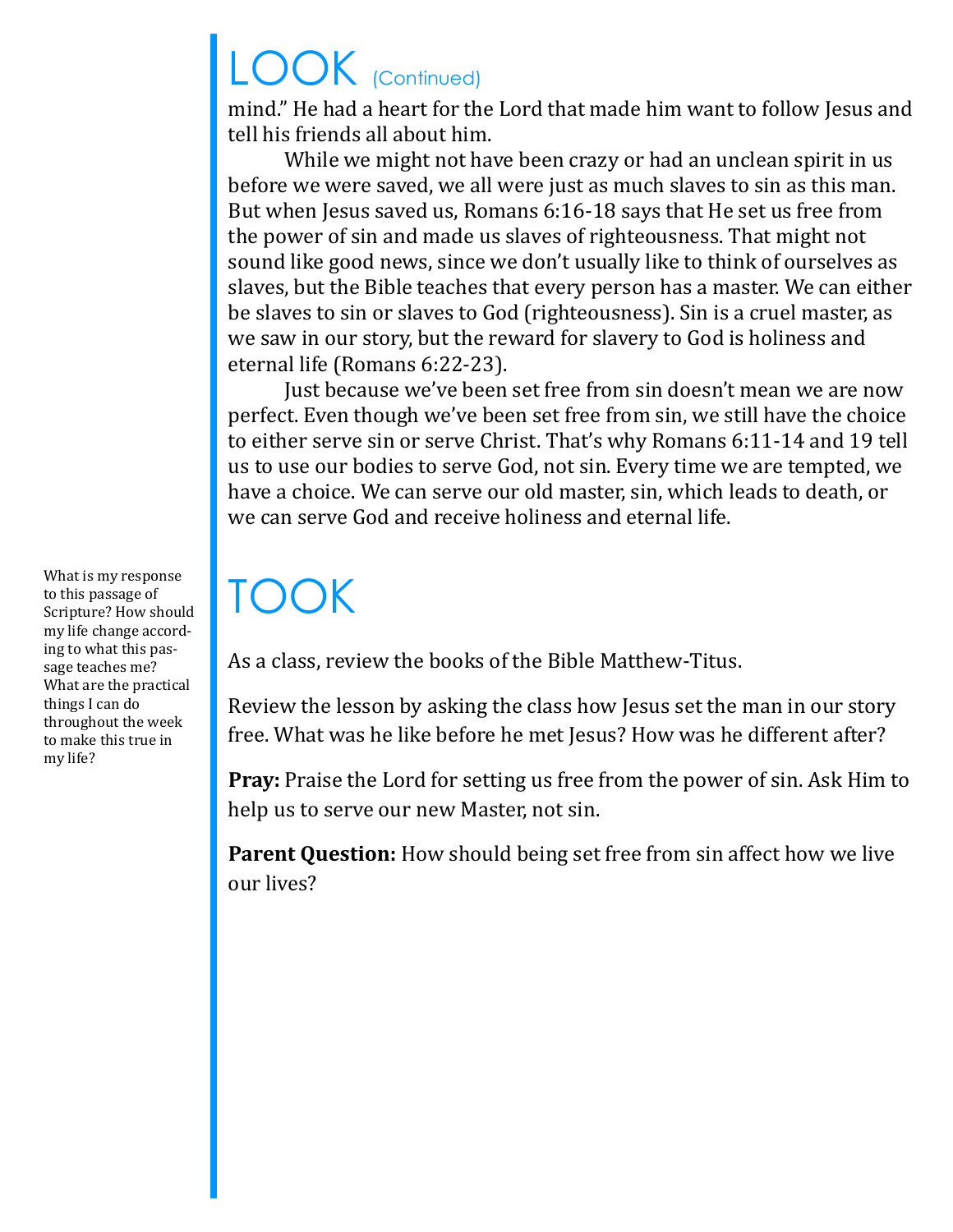## FURTHER STUDY

### **Commentary on Mark 5:1-20 by David Guzik**

#### *JESUS DEMONSTRATES HIS AUTHORITY*

A. The authority of Jesus in the life of the Gaderene demoniac.

1. [\(Mar 5:1](https://www.blueletterbible.org/kjv/mark/5/1-8/s_962001)-8) The description of the demon-possessed man.

**Then they came to the other side of the sea, to the country of the Gadarenes. And when He had come out of the boat, immediately there met Him out of the tombs a man with an unclean spirit, who had** *his* **dwelling among the tombs; and no one could bind him, not even with chains, because he had often been bound with shackles and chains. And the chains had been pulled apart by him, and the shackles broken in pieces; neither could anyone tame him. And always, night and day, he was in the mountains and in the tombs, crying out and cutting himself with stones. When he saw Jesus from afar, he ran and worshiped Him. And he cried out with a loud voice and said, "What have I to do with You, Jesus, Son of the Most High God? I implore You by God that You do not torment me." For He said to him, "Come out of the man, unclean spirit!"**

a. **Immediately there met Him out of the tombs a man with an unclean spirit**: This is the most detailed description of a demon-possessed man we have in the Bible. It is the classic profile of demonic possession.

· The man had been demon possessed for a *long time* [\(Luke 8:27\).](https://www.blueletterbible.org/kjv/luke/8/27/s_981027)

 $\cdot$  The man wore no clothes and lived like a sub-human, or like a wild animal ([Luke 8:27\).](https://www.blueletterbible.org/kjv/luke/8/27/s_981027)

· The man lived among the decaying and dead, contrary to Jewish law and human instinct (**dwelling among the tombs**).

· The man had supernatural strength (**chains pulled apart**).

· The man was tormented and self-destructive (**crying out and cutting himself with stones**).

· The man had uncontrollable behavior (**neither could anyone tame him**). Strangely, some Christians think that this is how the Holy Spirit works: by overwhelming the operations of the body and making one do strange and grotesque things.

i. We can be sure that he did not start out this way. At one time this man lived among others in the village. But his own irrational, wild behavior convinced the villagers that he was demon possessed, or at least insane. They bound him with chains to keep him from hurting others, but he broke the chains time and again. Finally, they drove him out of town and he lived in the village cemetery, a madman among the tombs, hurting the only person he could – himself.

b. **Immediately there met Him**: When this man came to Jesus (Jesus did not seek out the man), Jesus said to the demon possessing the man, "**Come out of the man, unclean spirit!**"

c. **Jesus, Son of the Most High God**: This is what the demons said *in response* to Jesus' command to **come out of the man**(**for He said to them, "Come out of the man"**). This was a way they tried to *resist* the work of Jesus.

i. In the background of all this is the ancient superstition that you had spiritual power over another if you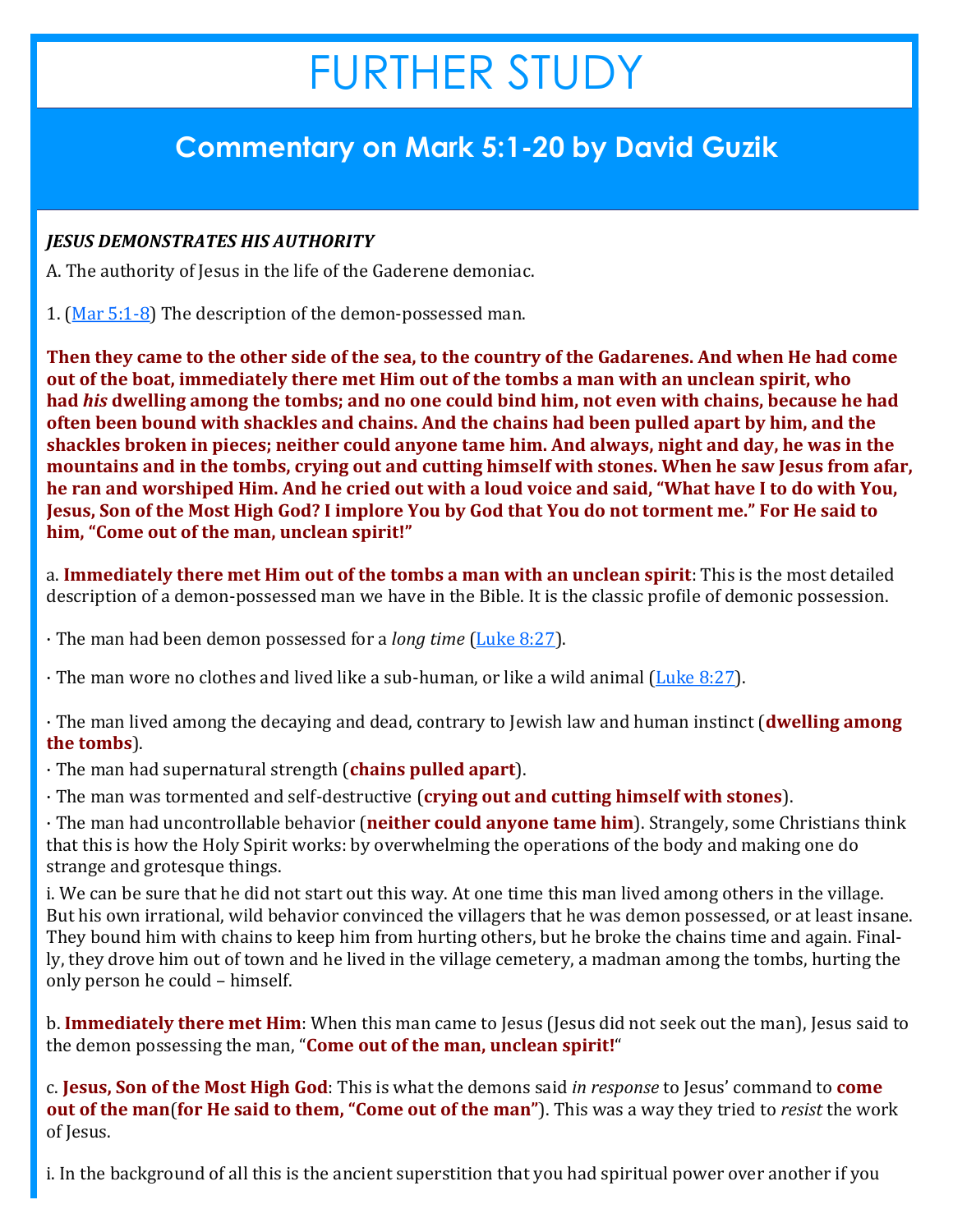knew or said their exact name. This is why the unclean spirits addressed Jesus with this full title: **Jesus, Son of the Most High God**. According to the superstitions of the day, this was like a round of artillery fired at Jesus.

ii. "The full address is not a confession of Jesus' dignity but a desperate attempt to gain control over him or to render him harmless, in accordance with the common assumption of the period that the use of the precise name of an adversary gave one mastery over him." (Lane)

iii. Therefore, in their address of Jesus, they have the right theological facts, but they don't have the right heart. The demons inhabiting him had a kind of "faith" in Jesus. They knew the true identity of Jesus better than the religious leaders did. But it was not a faith or a knowledge of Jesus that could save [\(James 2:19\)](https://www.blueletterbible.org/kjv/james/2/19/s_1148019).

d. **What have I to do with You... I implore You by God that You do not torment me**: This was the unclean spirit speaking, not the possessed man. The demon did not want to leave his host.

i. Demonic possession is when a demonic spirit *resides* in a human body, and at times the demon will show its own personality through the personality of the host body.

ii. Demonic possession is a reality today, though we must guard against either *ignoring* demonic activity or *over-emphasizing* supposed demonic activity.

e. **Do not torment me**: These demons considered it **torment** to be put out of this man's body. Demons want to inhabit human bodies for the same reasons a vandal wants a spray can, or a violent man wants a gun. A human body is a weapon that a demon can use in attacking God.

i. Demons also attack men because they hate the image of God in man. They attack that image by debasing man and making him grotesque – just as they did to this man in the country of the Gadarenes.

ii. Demons have the same goal in Christians: to wreck the image of God. But their tactics are restricted toward Christians because demonic spirits were "disarmed" by Jesus' work on the cross ([Colossians 2:15\).](https://www.blueletterbible.org/kjv/colossians/2/15/s_1109015) Yet demonic spirits certainly can both deceive and intimidate Christians, binding them with fear and unbelief.

2. ([Mar 5:9](https://www.blueletterbible.org/kjv/mark/5/9-13/s_962009)-13) Jesus demonstrates His authority over evil spirits.

**Then He asked him, "What** *is* **your name?" And he answered, saying, "My name** *is* **Legion; for we are many." Also he begged Him earnestly that He would not send them out of the country. Now a large herd of swine was feeding there near the mountains. So all the demons begged Him, saying, "Send us to the swine, that we may enter them." And at once Jesus gave them permission. Then the unclean spirits went out and entered the swine (there were about two thousand); and the herd ran violently down the steep place into the sea, and drowned in the sea.**

a. **What is your name?** Jesus probably asked for the name so that *we* would know the full extent of the problem, knowing that the man was filled with many demons (**Legion**) and not just one. A Roman legion usually consisted of 6,000 men. This does not mean that the man was inhabited with 6,000 demons, but that he had many.

i. From the account as a whole, we see that Jesus was *not* playing into the ancient superstition about knowing a demon's name. In fact, Jesus showed that it was unnecessary for Him to know the name of the demon. When they replied "**Legion**," they really weren't saying a name, but simply trying to intimidate Jesus with a large number. **Legion** said, "There are a lot of us, we are organized, we are unified, we are ready to fight, and we are mighty."

ii. If it was important for Jesus to know their names, He could have demanded "name, rank, and serial number" for each of them one by one. But Jesus would not play into their superstitions. His power was greater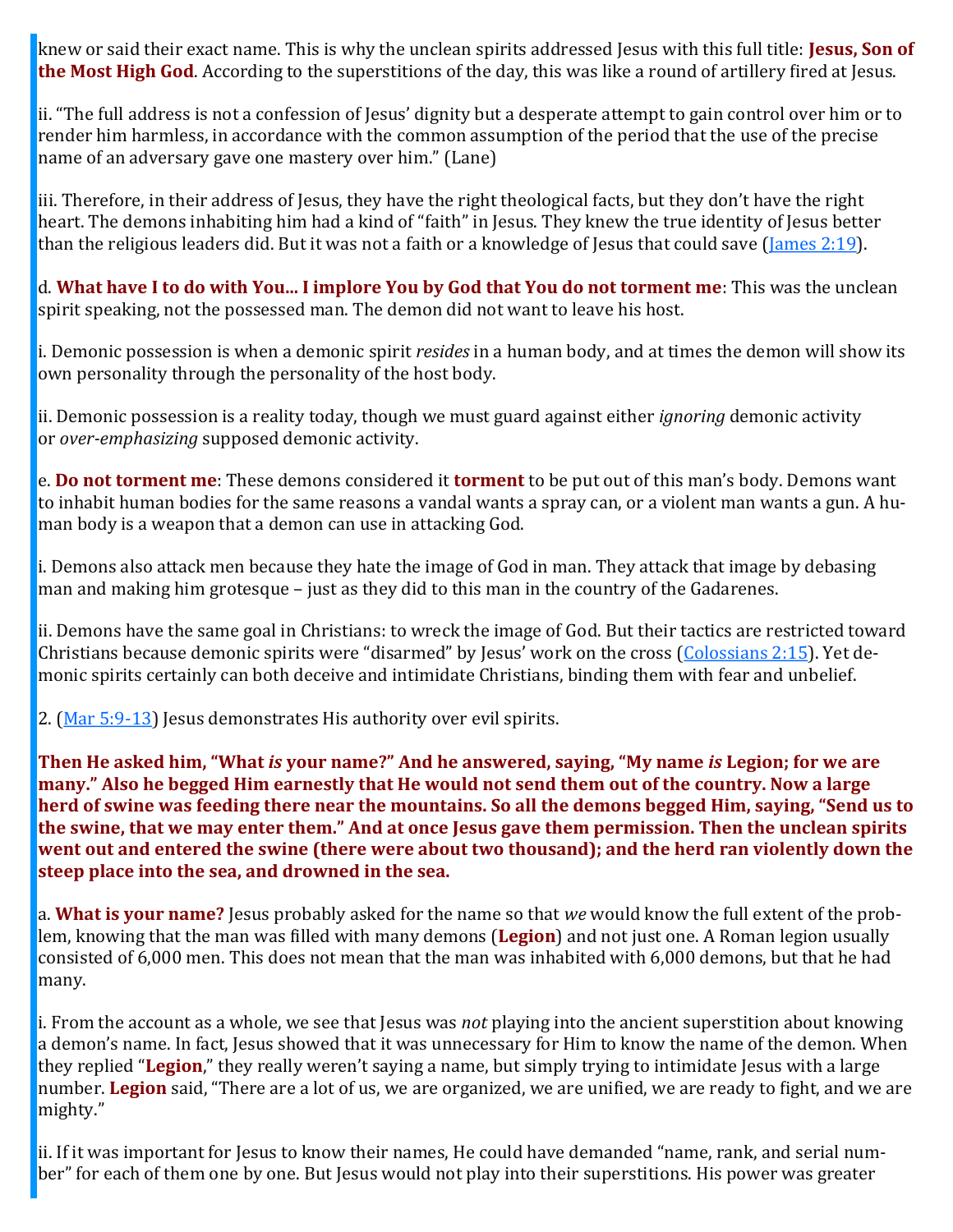than them. When it comes to demons and spiritual warfare, we must never be caught up in foolish and counter-productive superstitions.

iii. According to the superstitions of the day, the onlookers probably felt that the unclean spirits had the upper hand. They knew and declared a full name of Jesus. They evaded His request for their name. And finally, they hoped to frighten Jesus with their large number. But Jesus didn't buy into these ancient superstitions at all and easily cast the unclean spirits out of the afflicted man.

iv. "The answer may be evasive, the demons desiring to withhold their true names from Jesus in a desperate attempt to thwart his power. It is also possible that the name may have been selected to invoke the fear of a powerful name." (Lane)

b. **Also he begged Him earnestly that He would not send them out of the country**: [Luke 8:31](https://www.blueletterbible.org/kjv/luke/8/31/s_981031) tells us that the demons also *begged Him that He would not command them to go out into the abyss*. They did not want to become "inactive." "Lo, it is another hell to the devil to be idle, or otherwise than evil-occupied." (Trapp)

i. "Satan would rather vex swine than do no mischief at all. He is so fond of evil that he would work it upon animals if he cannot work it upon men." (Spurgeon)

ii. In [Mark 5:7,](https://www.blueletterbible.org/kjv/mark/5/7/s_962007) the demons demonstrated that they knew who Jesus was. Here they demonstrate that they can "pray" to Jesus (**begged Him earnestly**). This shows that you can know who Jesus is and not surrender to Him. You can pray to Him and not surrender to Him.

c. **Send us to the swine, that we may enter them**: The demons wanted to enter the **swine** because demons are bent on destruction, and they *hate to be idle*. "The devil is so fond of doing mischief, that he will rather play at a small game than stand out." (Poole)

i. Notice that the demons can't even afflict *pigs* without the permission of God. "Since a demon cannot enter even into a *swine* without being *sent* by God himself, how little is the *power* or *malice* of them to be dreaded by those who have God for their portion and protector!" (Clarke)

d. **And at once Jesus gave them permission**: Instead of putting these unclean spirits completely out of commission, Jesus allowed this because the time of the total demonstration of His authority over demons had not yet come – it would come at the cross. [Colossians 2:15](https://www.blueletterbible.org/kjv/colossians/2/15/s_1109015) tells us that at the cross Jesus disarmed demons in their attacks on believers, He made a public spectacle of their defeat, and He triumphed over them in His work on the cross.

e. **The herd ran violently down the steep place into the sea, and drowned in the sea**: The destructive nature of demonic spirits was shown by their effect on the swine. They are like their leader, Satan whose desire is to *steal, and to kill, and to destroy*. ([John 10:10\)](https://www.blueletterbible.org/kjv/john/10/10/s_1007010)

i. This shows another reason *why* Jesus allowed the demons to enter the pigs – because He wanted everyone to know what the real intention of these demons was. They wanted to destroy the man just as they destroyed the pigs. Because men are made in the image of God, they could not have their way as easily with the man, but their intention was just the same: to completely destroy him.

ii. " 'But the owners of the swine lost their property.' Yes, and learn from this how small value temporal riches are in the estimation of God. He suffers them to be lost, sometimes to disengage us from them through *mercy*; sometimes out of *justice*, to punish us for having *acquired* or *preserved* them either by *covetousness* or *injustice*." (Clarke)

3. ([Mar 5:14](https://www.blueletterbible.org/kjv/mark/5/14-17/s_962014)-17) The reaction of the bystanders to the deliverance of the demon-possessed man.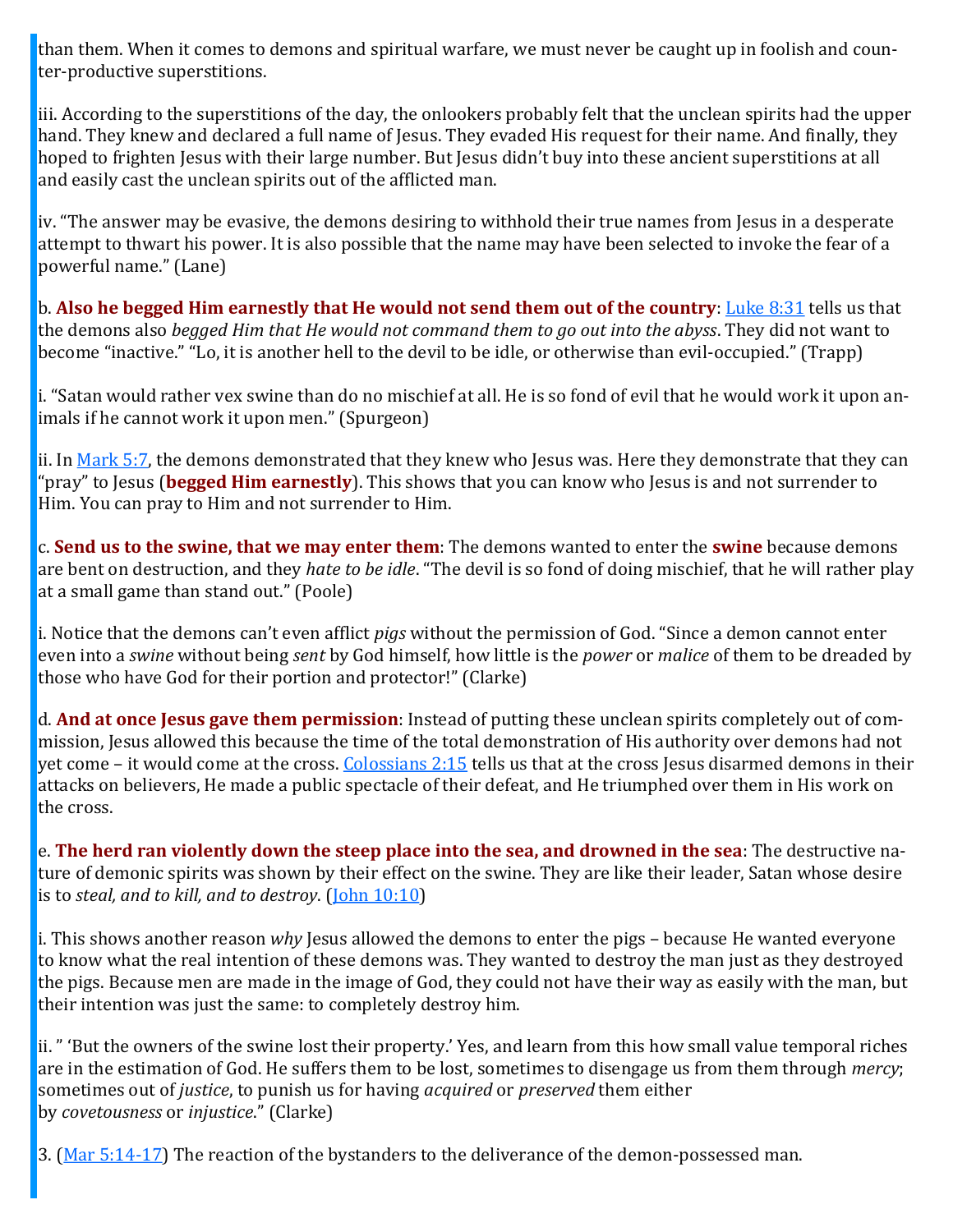**So those who fed the swine fled, and they told** *it* **in the city and in the country. And they went out to see what it was that had happened. Then they came to Jesus, and saw the one** *who had been* **demonpossessed and had the legion, sitting and clothed and in his right mind. And they were afraid. And those who saw it told them how it happened to him** *who had been* **demon-possessed, and about the swine. Then they began to plead with Him to depart from their region.**

a. **And they were afraid**: They were more afraid of a free man than a possessed man. When they saw the man **in his right mind**, sitting at the feet of Jesus, **they were afraid**.

i. Part of their fear was found in the fact that their superstitions were shattered, and they didn't know what to make of it all. According to their superstitions, the demons should have had the upper hand over Jesus – but they didn't. They had a hard time accepting this.

b. **Then they began to plead with Him to depart from their region**: Before, they didn't seem to mind having a demon-possessed, tormented man in their midst. Yet they did mind having Jesus around, so they asked Him to leave – *and He did!*

i. When people are more afraid of what Jesus will do in their lives than what Satan does in the moment, they often push Jesus away.

4. ([Mar 5:18](https://www.blueletterbible.org/kjv/mark/5/18-20/s_962018)-20) The reaction of the man who had been delivered from demons.

**And when He got into the boat, he who had been demon-possessed begged Him that he might be with Him. However, Jesus did not permit him, but said to him, "Go home to your friends, and tell them what great things the Lord has done for you, and how He has had compassion on you." And he departed and began to proclaim in Decapolis all that Jesus had done for him; and all marveled.**

a. **He who had been demon-possessed begged Him that he might be with Him**: The man who had been set free by Jesus just wanted to be with Jesus. This man didn't want only what Jesus could do for him. The true change in his heart was shown by his desire to **be with** Jesus.

i. **He who had been demon possessed**: "That is a striking name for a man, 'he that had been possessed with the devil.' It would stick to him as long as he lived, and it would be a standing sermon wherever he went. He would be asked to tell the story of what he used to be and how the change came about. What a story for any man to tell!" (Spurgeon)

b. **Jesus did not permit him**: Jesus did not allow this because He knew that the man had a more important ministry with his own family and community.

i. Sometimes we have a hard time understanding the ways of God. The people of the city made an evil request: *they began to plead with Him to depart from their region*, and Jesus answered their prayer. The man **who had been demon possessed** made a godly request: **that he might be with Him**, and Jesus said no to that prayer.

ii. Of course, this was because this man could be a light among the people of these Gentile cities in a way that Jesus and the disciples could not. But it was also to cure the man of any superstitions. He might have thought that he had to stay close to Jesus to keep the demons from coming back. "Perhaps, too, his prayer was not answered, lest his fear should have been thereby sanctioned. If he did fear, and I feel morally certain that he did, that the devils would return, then, of course, he longed to be with Christ. But Christ took that fear from him, and as good as says to him, 'You do not need to be near me; I have so healed that you will never be sick again.' " (Spurgeon)

c. **What great things Jesus had done for him**: This was a great message to tell. This is a gospel we should all